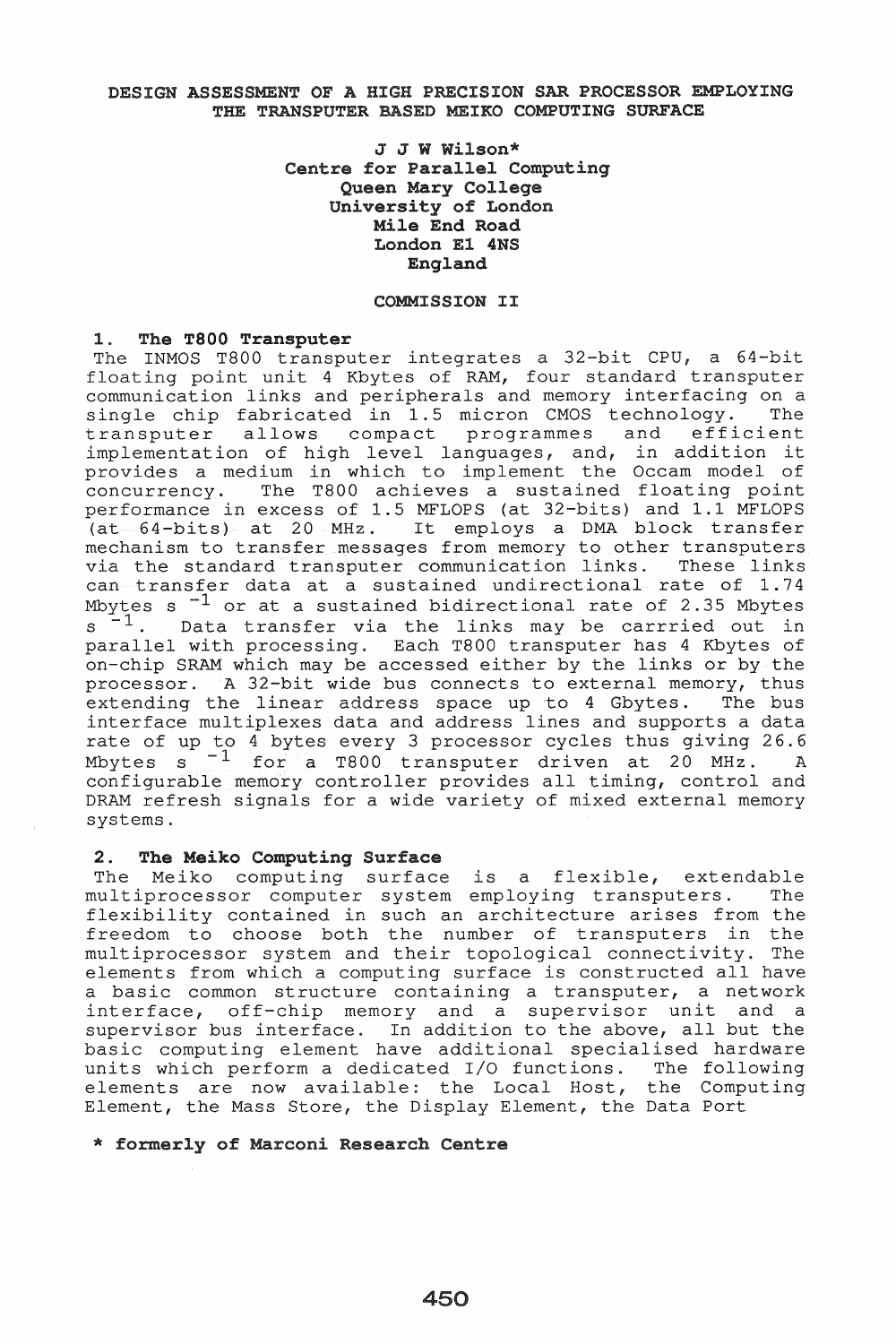Element and the Frame Grabber. At least one local Host Element is required in any Meiko Computing Surface to perform is required in a<br>house-keeping tasks.

#### 3. Algorithm Selection and Execution Timing

The SAR processor is required to produce a (99 km square) basic precision multilook SAR image, satisfying the European Space Agency's ERS-l SAR image quality requirements, in 20 minutes.

Time domain SAR processing is extremely demanding in terms of computational load. Thus time domain SAR processing algorithms are never favoured over frequency domain SAR processing. algorithms on computer systems employing general purpose (non-dedicated) hardware. A precision frequency domain algorithm is therefore selected for implementation on the Meiko computing surface.

The selected algorithm in now described and its execution time calculated.

### 3.1. Range Processing

For range processing the raw SAR echo data range lines are processed on a line by line basis. The range processing of a single range line entails the following operations:

- (A) Floating and Rescaling (32 IF statements)  $5614 \times 32 \times 2.13 \text{ }\mu\text{s} =$ 0.38266 s
- (B) Forward Transformations (4096 FFT + 2048 FFT + 1024 FFT)  $336ms + 154ms + 69.2ms =$ 0.5592 s
- (C) Range Compression Reference Function Multiplication  $7168$  x 5.38  $\mu s$  = 0.03856 s
- (D) Reverse Transformations (4096IFFT + 2048IFFT + 1024IFFT)
- $336ms + 154ms + 69.2ms = 0.5592$ E) Elevation Gain Correction Function Multiplication  $4910 \times 33.3 \text{ } \mu\text{s} = 0.01635$

One T800 transputer requires 1.556 s to execute the range processing of a single range line. The total number of range lines to be processed is 26784. Thus range processing takes 11 hours and 35 minutes on one T800 transputer. And therefore at least 34.73 T800 transputers will be required to execute range processing in 20 minutes.

## 3.2 Azimuth Processing

For Azimuth processing the range compressed SAR data is partitioned into overlapping azimuth blocks each comprising 80 azimuth lines of 1024 complex samples. After azimuth processing each such azimuth block yields 120 azimuth lines of image data, each comprising 410 samples. The azimuth processing of a single azimuth block entails the following operations:

| (A) | Forward Transformations         |                  |
|-----|---------------------------------|------------------|
|     | $(80 \times 1024 \text{ FFTs})$ |                  |
|     | $80 \times 69.2 \text{ ms} =$   | $5.54 \text{ s}$ |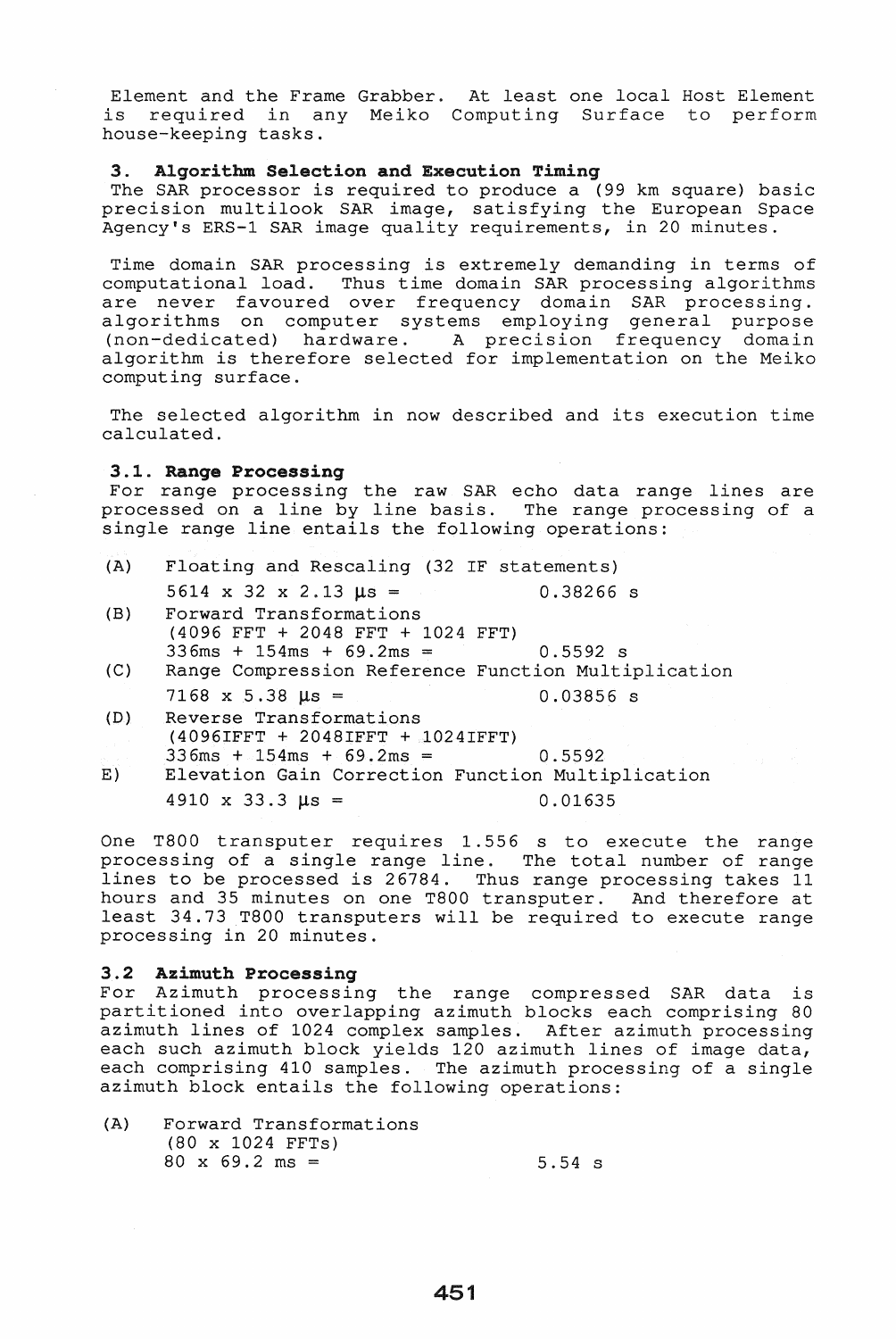| (B) | Range Migration Correction Interpolations<br>(10 point interpolator acting on each of the 8 looks) |           |
|-----|----------------------------------------------------------------------------------------------------|-----------|
|     | $8 \times 60 \times 144 \times 2 \times 40.6 \text{ }\mu\text{s} = 5.62 \text{ s}$                 |           |
| (C) | Azimuth Compression Reference Function Multiplication                                              |           |
|     | $8 \times 60 \times 144 \times 5.38 \text{ }\mu\text{s} =$                                         | $0.372$ s |
| (D) | Reverse Transformations                                                                            |           |
|     | $(8 \times 60 \times 512 \text{ FFTs})$                                                            |           |
|     | $8 \times 60 \times 31.2 \text{ ms} =$                                                             | 14.98 s   |
| (E) | Pre-Detection Range Resampling                                                                     |           |
|     | (10 point interpolator acting on each of the 8 looks)                                              |           |
|     | $8 \times 120 \times 410 \times 2 \times 40.6 \mu s =$                                             | 31.97 s   |
| (F) | Detection                                                                                          |           |
|     | $8 \times 120 \times 410 \times 3.2 \text{ }\mu\text{s} =$                                         | $1.26$ s  |
| (G) | Weighted Look Summation                                                                            |           |
|     | $120 \times 410 \times 29.02 \text{ }\mu\text{s} =$                                                | 1.43 s    |
| (H) | Fixing                                                                                             |           |
|     | $120 \times 410 \times 2 \text{ }\mu\text{s} =$                                                    | $0.1$ s   |
|     |                                                                                                    |           |

One T800 transputer requires 61.28s to execute the azimuth<br>processing of a single azimuth block. The total number of processing of a single azimuth block. azimuth blocks to be processed is 3400. Thus azimuth processing takes 57 hours and 53 minutes on one T800 transputer. And therefore at least 173.63 T800 transputers will be required to execute azimuth processing in 20 minutes.

#### 3.3 Processing Overheads

The processing power of a single computing element is reduced by<br>overheads associated with data transfer through the element. In overheads associated with data transfer through the element. the worst case, this degredation is proportional to the amount of bandwidth to external memory which is used up by transfer of bandwidth to external memory which is used up by cransier<br>transactions. It is necessary to compensate for this overhead by increasing the processing capability of the system; this increase is effected by the addition of further computing elements.

Assuming the raw data is packed as one real sample per byte, the raw data rate into the system is given by:  $(5614 \times 26784 \times (8+8))/(8 \times 1200) = 0.251$  Mbytes s<sup>-1</sup>.

Assuming the range compressed data is packed as one real sample per 4 bytes, the range compressed data rate to Buffer Storage is given by:  $(80 \times 100 \times (32+32) \times 34816) / (8 \times 1200) = 1.857$  Mbytes s<sup>-1</sup>.

Likewise the range compressed data rate from Buffer Storage is given by:  $(80 \times 1024 \times (32+32) \times 3400) / (8 \times 1200) = 1.857$  Mbytes s<sup>-1</sup>.

Assuming the image data resulting from azimuth processing is packed at one sample per 2 bytes, the image data rate out of the system is given by:  $(8000 \times 8000 \times 16) / (8 \times 1200) = 0.107$  Mbytes s<sup>-1</sup>.

The average data rate within the system may be taken to be half the data rate at the front end, thus we take:  $(0.251 + 1.857 + 1.857 + 0.107)/2 = 2.04$  Mbytes s<sup>-1</sup>.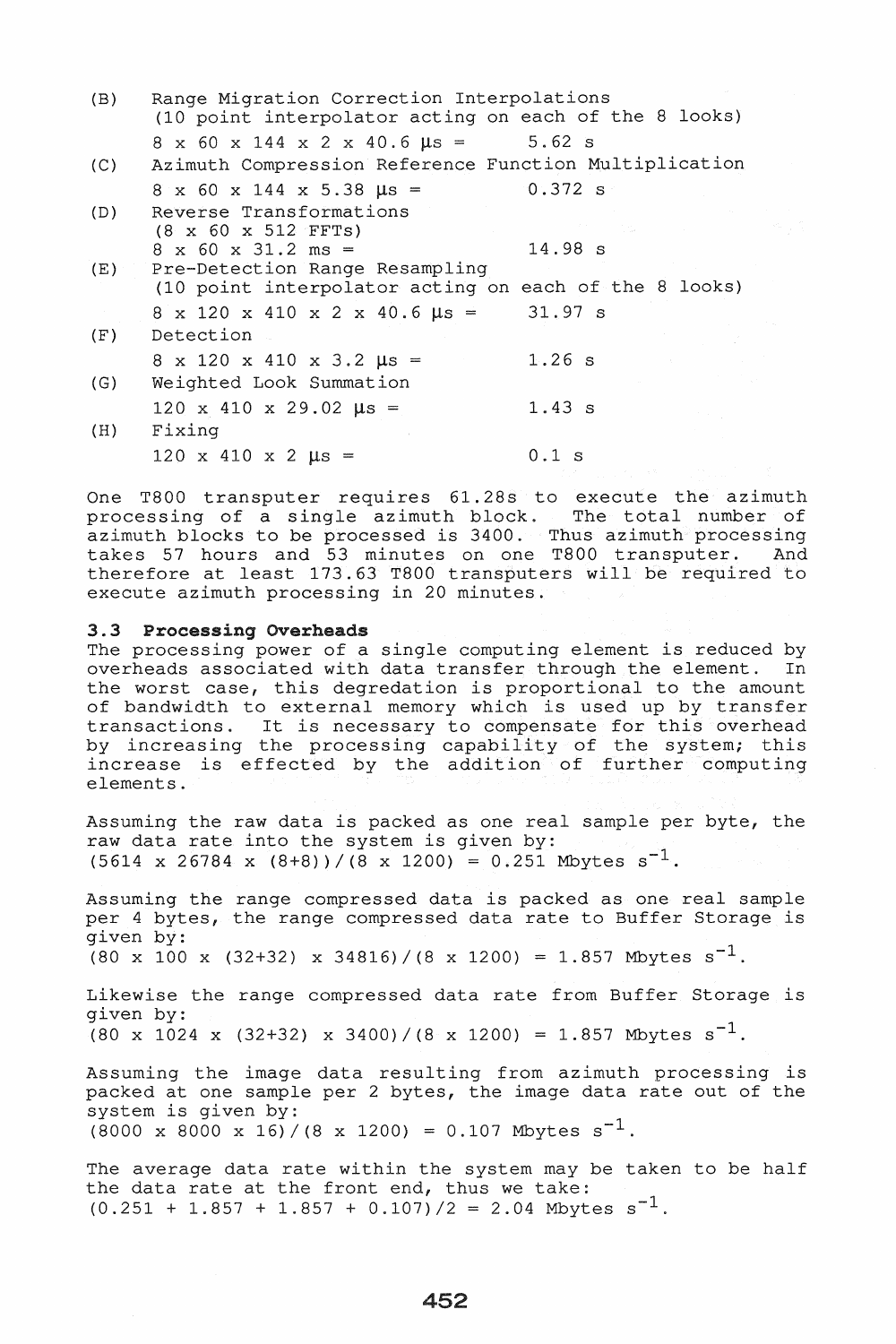The amount of bandwidth to external memory used up by this data transfer within a single transputer is (with reference to Figure 1) given by:  $(2.04 \times 2/32) = 0.128$  Mbytes  $s^{-1}$ .

The total bandwidth to external memory within a single computing element is of the order of 20 Mbytes  $s^{-1}$ . Thus the overhead is given by:  $(0.128/20) = 0.7%$ 

On the basis of the number of transputers required for range and azimuth processing and the calculated percentage allowance for data transfer overheads, we may now compute the total number of T800 transputers required.

| Range Processing<br>Azimuth Processing | 34.73<br>173.63 |  |
|----------------------------------------|-----------------|--|
| Data Transfer O/H                      | 208.36<br>1.46  |  |
|                                        | 209.82          |  |

Therefore 210 T800 transputers will be required by the multiprocessor system for SAR processing operations.

### 4. Architectural Configuration and Operation

The architecture of the SAR processor is shown in Figure 1. Data enters the system via a host computer which carries out both auxiliary processing and data unpacking operations. The host computer provides the external interface to the SAR processor. Input data passes into the computing surface through the Data Port bus which interfaces to the host computer bus. The interface hardware between the host computer bus and the Data Port bus resides within the computing surface. The Data Port bus supports data rates of up to 80 Mbytes  $s^{-1}$ . Eight Data Port Elements are attached to the Data Port bus; this provides 32 standard transputer communication links into the computing surface.

The computing surface consists of a modified butterfly network which permits high data flow in both dimensions of the plane of the computing surface. The butterfly network consists of 192 (=32 x 6) Computing Elements. The modifications to the butterfly network are the following: Firstly, the 32 Computing Elements in the butterfly structure closest to the Data Port bus are attached to 32 additional computing elements with increased memory which act as buffer storage for azimuth block assembly<br>between range and azimuth processing. Secondly, the 32 between range and azimuth processing. computing elements in the butterfly network farthest from the Data Port bus are attached to 18 additional Computing Elements which are required to increase the number of transputers in the system, using for processing, to the required level of 210  $(-192+18)$ .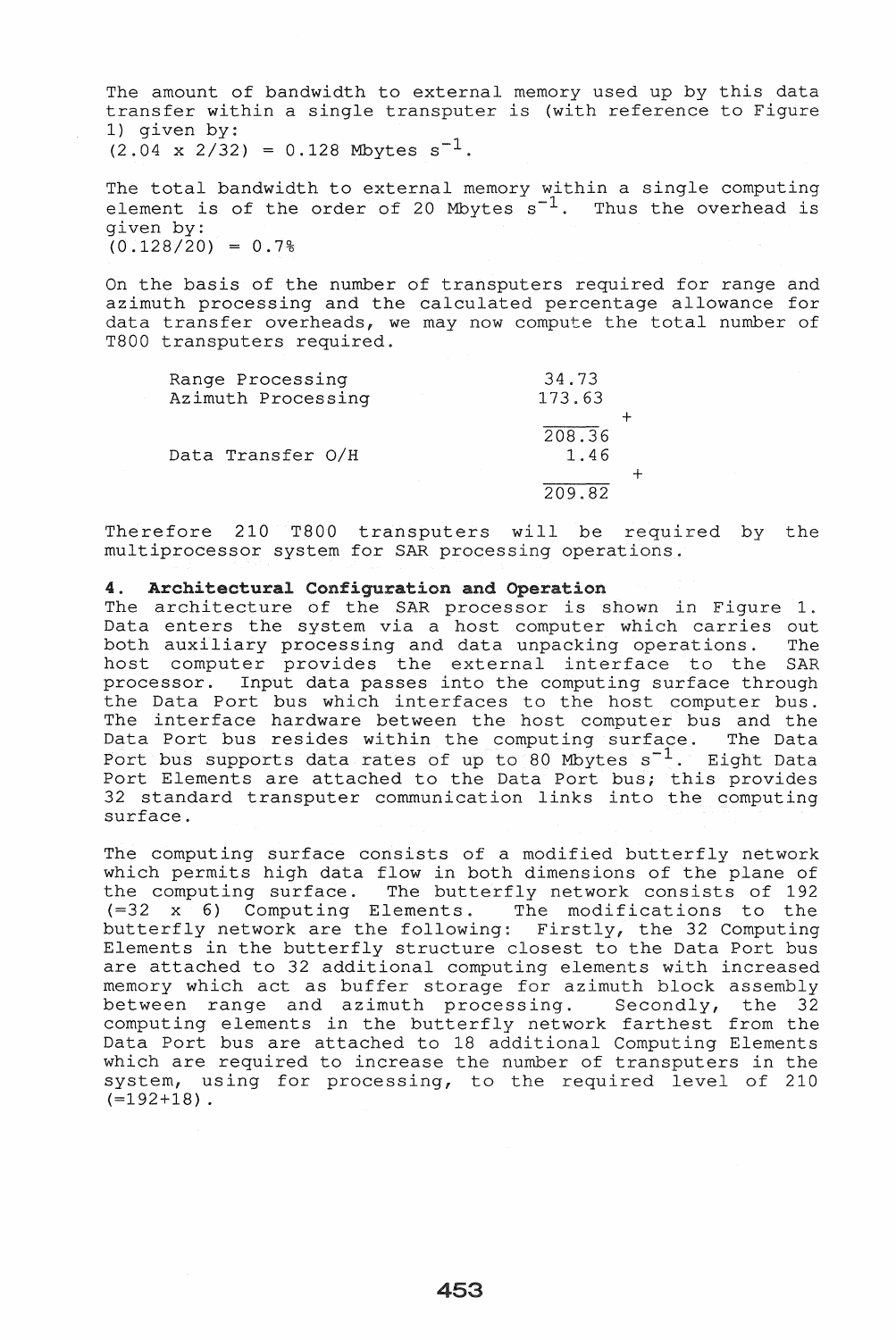Each raw SAR echo data range line is fed into the computing surface and transmitted to a free Computing Element where it is subjected to range processing. The resulting range compressed data is divided into overlapping segments corresponding to the<br>individual range line segments in an azimuth block. The range individual range line segments in an azimuth block. compressed range line segments from the entire computing surface are transmitted to pre-determined buffer storage where they are assembled into azimuth blocks. When an azimuth block has been assembled it is transferred from buffer storage to a free assembled it is transferred from buffer storage to a free<br>Computing Element where it is subjected to azimuth processing. After azimuth processing, the resulting image data block is transferred out of the computing surface via the host computer for assembly on disk storage.

Each Computing Element has 1 Mword of memory except for the 32 Buffer Storage Computing Elements which have 4 Mwords of memory. This allocation should be sufficient for both data and code storage.

### 5. Equipment Requirements

The following hardware would be required to construct the system (described in section 4) :

- (1) 210 T800 Computing Elements each with 1 Mword of storage (53 Boards)
- (2) 32 T800 Computing Elements each with 4 Mwords of storage (16 Boards)
- (3) 8 T800 Data Port Elements (4 Boards)
- (4) 1 Host Computer Bus/Data Port Bus Interface Unit (2 Boards estimated)
- (5) 3 Intercabinet Interconnect Units each with 16 links (3 Boards)
- (6) 2 Local Host Elements
- (2 Boards)
- (7) 2 M40 Equipment Shroud Units in which to accommodate the above boards

### 6 . References

- [1] UK ERS-1 Data Centre SAR Processor Requirements - D J Smith, J J W Wilson, Marconi Research Centre, January 1987
- [2] UK ERS-1 Data Centre SAR Processor Design - D J Smith, J J W Wilson, Marconi Research Centre, February 1987
- [3] Alternative Hardware Solutions for the UK ERS-1 Data Centre SAR Processor Unit - D J Smith, J J W Wilson, Marconi Research Centre, August 1987
- [4] Meiko Data Sheets Meiko Limited, 1987
- [5] IMS T800 Transputer -- INMOS Limited, 1987

## 7. Acknowledgements

This work was carried out while the author was employed by Marconi Research Centre, Great Baddow, England and was supported by the Royal Aircraft Establishment under the UK ERS-1 Data Centre Project. I am grateful to the following for useful discussions:Eric Barton (Meiko), Miles Chesney (Meiko) and Dave Smith (MRC).